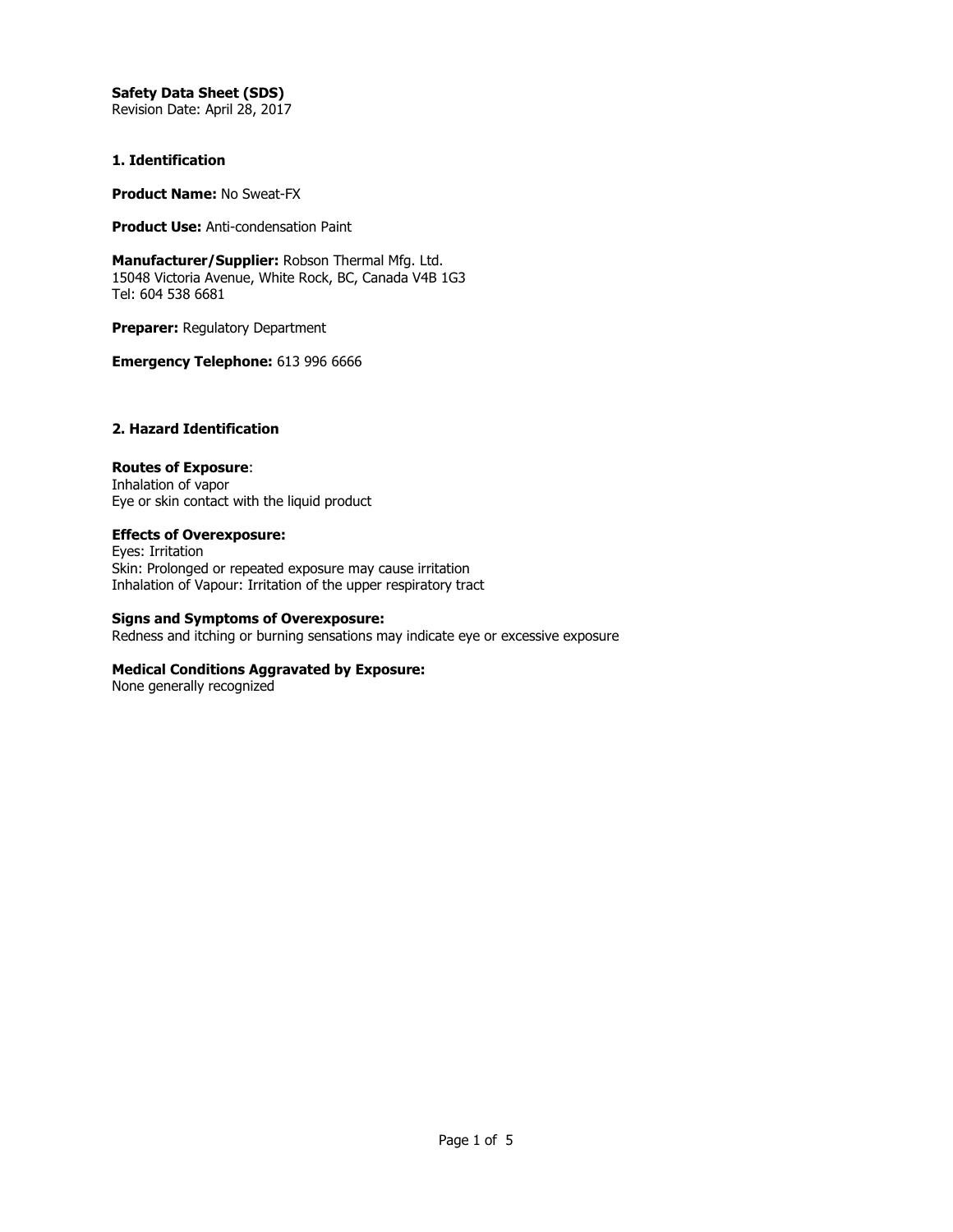## **3. Composition/Information On Ingredients**

| Hazal uvus Suvstalites |             |                                                                                                                                                                                      |                                                                                                        |  |
|------------------------|-------------|--------------------------------------------------------------------------------------------------------------------------------------------------------------------------------------|--------------------------------------------------------------------------------------------------------|--|
| Ingredients            | % By Weight | <b>CAS Number</b>                                                                                                                                                                    |                                                                                                        |  |
| Titanium Dioxide       | 3.2         | 13463-67-7                                                                                                                                                                           | ACGIH TLV: 10 MG/M3 As Resp. Dust<br>OSHA PEL: 10 MG/M3 As Resp. Dust                                  |  |
| Kaolin                 | 6           | 92704-41-1                                                                                                                                                                           | <b>ACGIH TLV: Not Available</b><br>OSHA PEL: 15 MG/ML3 As Total Dust<br>OSHA PEL: 5MG/M3 As Resp. Dust |  |
| <b>Trade Secret</b>    |             |                                                                                                                                                                                      | ACGIH: None Established<br>OSHA PEL: 80 MG/M3 As Total Dust                                            |  |
| <b>Trade Secret</b>    |             |                                                                                                                                                                                      | ACGIH: 0.025 MG/M3 As Resp. Dust<br>OSHA PEL: 0.025 MG/M3 As Resp. Dust                                |  |
| Acrylic Polymer        | 16.5        | This is not considered by the 2012 OSHA Hazard Communication Standard (29<br>CFR 1910.122). Not a dangerous substance or mixture according to the<br>Globally Harmonized System(GHS) |                                                                                                        |  |

### **Hazardous Substances**

### **4. First Aid Measures**

**First Aid - Eye Contact:** Immediately flush eyes with plenty of water for at least 15 minutes holding eyelids open. Get medical attention. Do not allow rubbing of eyes or keeping eyes closed.

**First Aid - Skin Contact:** Wash skin with soap and water. Remove contaminated clothing. Get medical attention if irritation develops or persists.

**First Aid - Inhalation:** Remove to fresh air. If not breathing, give artificial respiration. If breathing is difficult, give oxygen. Get immediate medical attention. Do not use mouth-to-mouth resuscitation. If you experience difficulty in breathing, leave the area to obtain fresh air. If continued difficulty is experienced, get medical assistance immediately.

**First Aid - Ingestion:** Aspiration hazard: Do not induce vomiting or give anything by mouth because this material can enter the lungs and cause severe lung damage. Get immediate medical attention. If swallowed, get medical attention.

### **5. Fire-Fighting Measures**

**Extinguishing Media:** Carbon Dioxide, Dry Sand, Water Fog

**Unusual Fire and Explosion Hazards:** Non-flammable liquid and vapor. No fire or explosion hazards.

**Special Firefighting Procedures:** Water may be used to cool closed containers to prevent pressure buildup and possible rupture. Evacuate area and fight fire from a safe distance.

### **6. Accidental Release Measures**

**Steps to Be Taken If Material Is Released or Spilled:** Contain spilled liquid with sand or earth. Isolate the spill area and deny entry to unnecessary personnel. Remove with inert absorbent. Dispose of according to local, state, provincial, and federal regulations.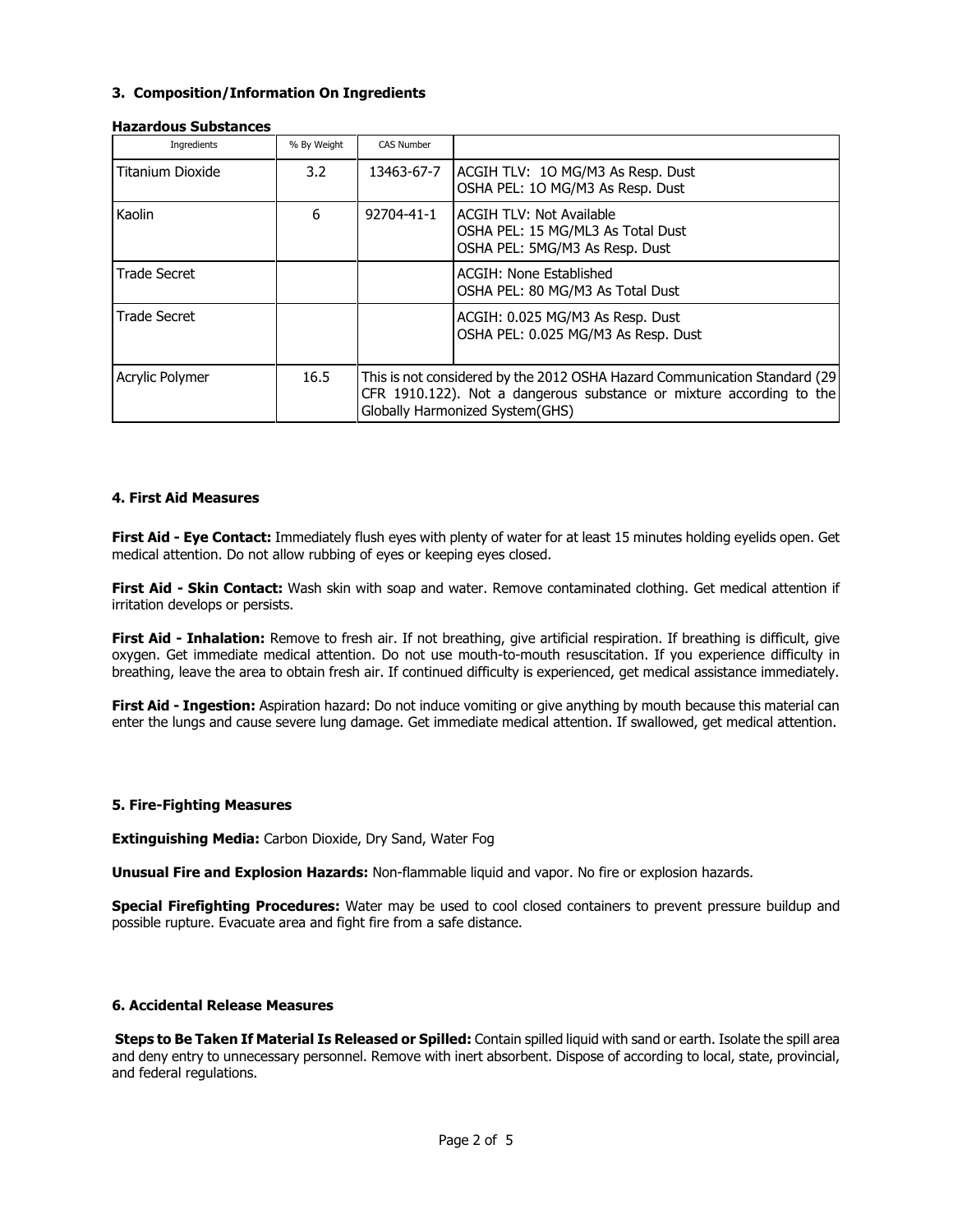# **7. Handling and Storage**

**Handling:** Wash thoroughly after handling. Wash hands before eating. Remove contaminated clothing and launder before reuse. Use with adequate ventilation. Follow all MSDS/label precautions. Keep containers above 0'C / 32'F.

**Storage:** Store in a dry and ventilated place above 0'C / 32'F. Keep from freezing until product has been applied and dried through.

#### **8. Exposure Controls / Personal Protection**

**Engineering controls:** Use with adequate ventilation.

**Respiratory protection:** lf personal exposure cannot be controlled below applicable limits by ventilation, wear a properly fitted organic vapor/particulate respirator approved by NIOSH/MSHA for protection.

**Skin protection:** Use gloves that prevent prolonged skin contact.

**Eye protection:** Use safety eyewear designed to protect against splash of liquids.

**Other protective equipment:** Refer to safety supervisor or industrial hygienist for further guidance regarding types of personal protective equipment and their applications.

**Hygienic practices:** Wash thoroughly with soap and water before eating, drinking or smoking. Remove contaminated clothing immediately and launder before reuse.

#### **9. Physical and Chemical Properties**

**Physical State: Viscous Liquid Odour:** Mild to None **Odour Threshold:** Not Established **Relative Density:** Not Determined **pH:** Not Determined **Freeze Point:** 32'F / 0'C **Solubility in Water:** Dispersible **Boiling Temp.:** 212'F / 100'C **Explosive Limits, vol%:** Not Applicable **Flammability:** Does Not Support Combustion **Flash Point:** Not Applicable **Evaporation Rate:** Slower than Ether **Auto-ignition Temp.:** Does Not Ignite **Vapor Density:** Heavier than Air **Volatile Organic Compounds:** 0.50 lbs./gal, 60 grams/litre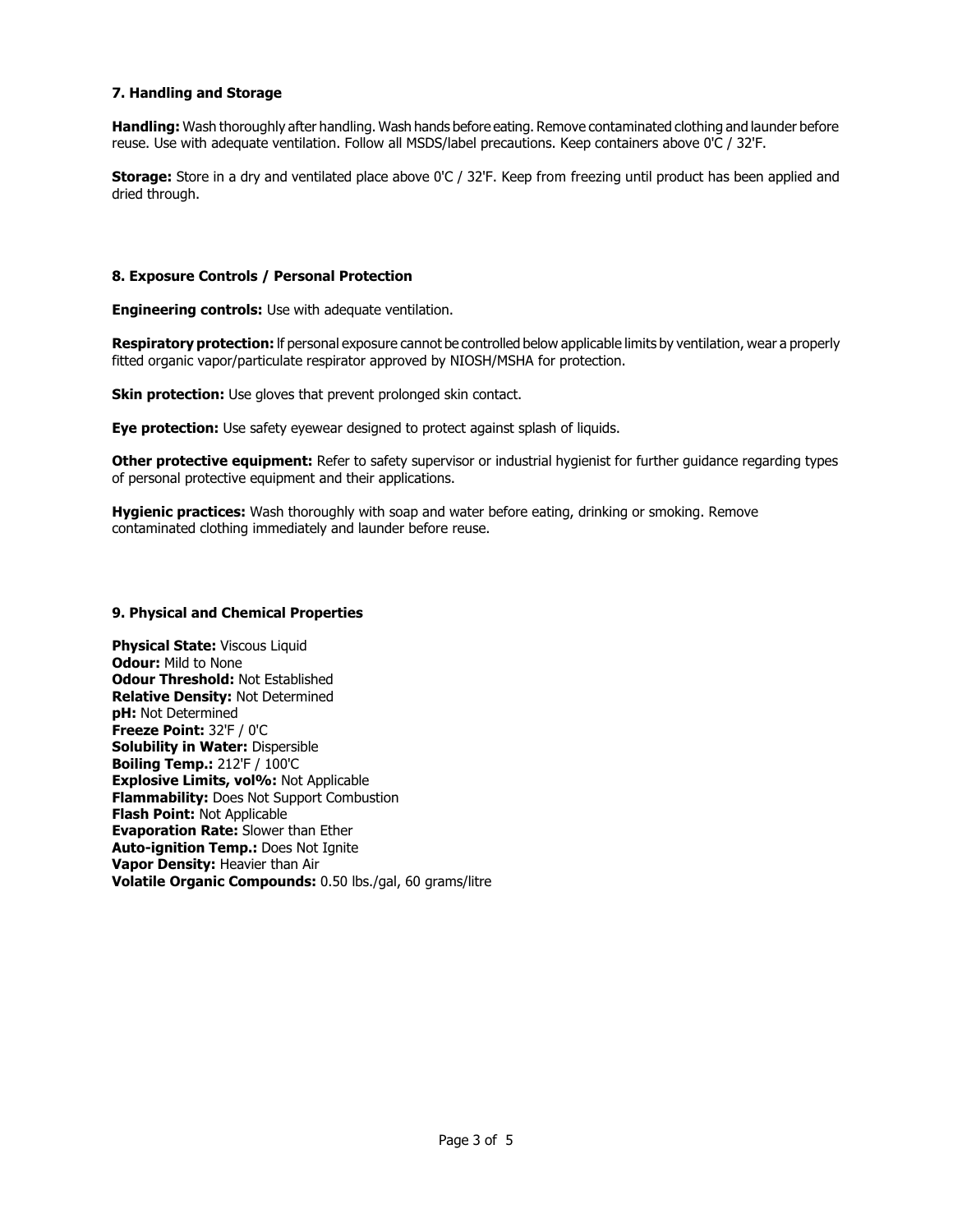## **10. Stability and Reactivity**

**Conditions to Avoid:** None known.

**Incompatibility:** None known.

**Hazardous Decomposition:** By open flame, carbon monoxide and carbon dioxide.

**Hazardous Polymerization:** Will not occur under normal conditions.

**Stability:** This product is stable under normal storage conditions.

## **11. Toxicological Information**

**Effects of Overexposure - Eye Contact:** May cause eye irritation.

**Effects of Overexposure - Skin Contact:** May cause skin irritation. Allergic reactions are possible.

**Effects of Overexposure - Inhalation:** High vapor concentrations may be irritating to the eyes, nose, throat and lungs. Inhalation of dust from this product may cause irritation of throat and lungs.

**Effects of Overexposure - Ingestion:** Harmful if swallowed.

**Effects of Overexposure - Chronic Hazards:** This product contains insignificant amounts of crystalline silica (quartz, cristobalite) which is listed by IARC and NTP. Long term exposure to high levels of silica dust, which can occur only when sanding or abrading the dry film, may cause lung damage (silicosis) and possibly cancer. IARC's monograph no. 93 reports there is sufficient evidence of carcinogenicity in experimental rats exposed to titanium dioxide but inadequate evidence for carcinogenicity in humans and has assigned a Group 28 rating. In addition, the IARC summary concludes,"No significant exposure to Titanium Dioxide is thought to occur during the use of products in which titanium is bound to other materials such as paint."

**Primary Route(s) of Entry:** Eye Contact, Ingestion, Inhalation, Skin Absorption, Skin Contact

# **Acute Toxicity Values**

The acute effects of this product have not been tested. Data on individual components are tabulated below:

| Ingredients      | <b>CAS Number</b> |                                   |
|------------------|-------------------|-----------------------------------|
| Titanium Dioxide | 13463-67-7        | LC 50 Rat, 4 HR. LD 50 Rat, 4 HR. |
| Kaolin           | 92704-41-1        | LC 50 Rat, 4 HR. LD 50 Rat, 4 HR. |
| Trade Secret     |                   | LC 50 Rat, 4 HR. LD 50 Rat, 4 HR. |
| Trade Secret     |                   | LC 50 Rat, 4 HR. LD 50 Rat, 4 HR. |
| Acrylic Polymer  | 25067-01-0        | LC 50 Rat, 4 HR. LD 50 Rat, 4 HR. |

# **12. Ecological Information**

Product is a mixture of listed components.